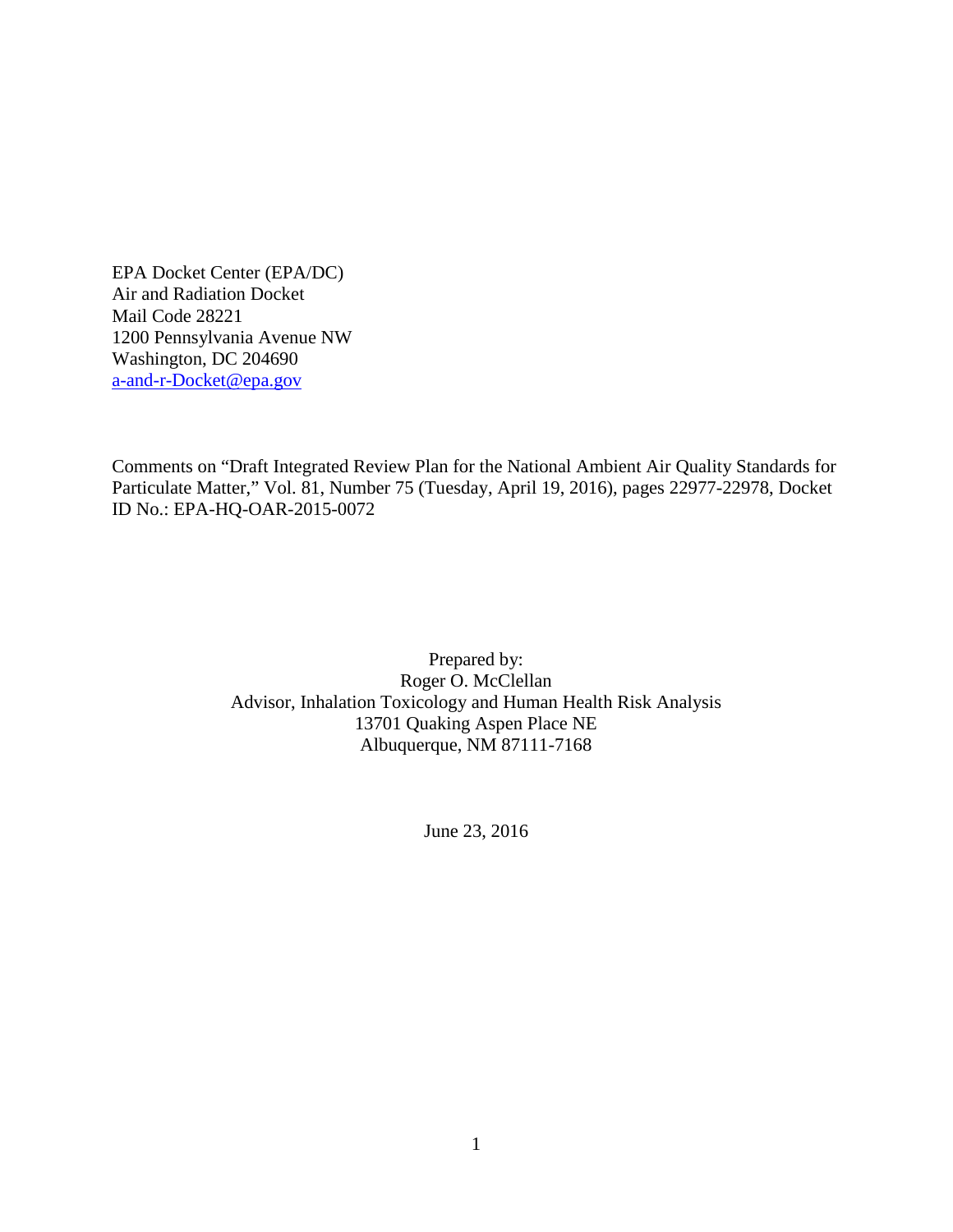## **I. Executive Summary**

The comments I offer are based on my four decades of experience as a scientist studying air quality and its impact on health and the use of the information acquired to inform policy decisions required to set National Ambient Air Quality Standards (NAAQS) for criteria pollutants. My advisory service on these matters precedes the establishment of the Clean Air Scientific Advisory Committee (CASAC) and includes services on numerous CASAC Panels and four years as Chair of CASAC.

The draft "Integrated Review Plan for the National Ambient Air Quality Standards for Particulate Matter" is generally well prepared and identifies an appropriate path forward. However, the document is deficient in three areas. First, the plan does not clearly state the advisor role of CASAC in reviewing and commenting on the science that informs the policydecisions exclusively delegated to the EPA Administrator in setting the NAAQS for PM. This lack of clarity is likely to impede that overall review process.

This review will conclude with the EPA Administrator having to make some of the most difficult and likely controversial, policy decisions yet made on the reaffirmation or revision of any NAAQS. These policy decisions must be informed by all of the available science on PM and context on air quality and health across the U.S. A failure to provide contextual health statistics for the U.S. in the review process will impair the EPA Administrator's ability to make sound science policy decisions on reaffirming or revising the NAAQS for the several PM indicators. The plan is deficient in not providing contextual health data.

The Integrated Review Plan is silent on how to address Section 109(d)(5)(c) requirements of the Clean Air Act. This matter needs to be addressed within the plan rather than issuing an apology for not addressing these requirements after a decision on the NAAQS for PM is resolved. Indeed, addressing these requirements in a thoughtful manner will be useful to the EPA Administrator in making policy decisions on the NAAQS for PM.

The abundant scientific information now available on particulate matter and its thoughtful review and interpretation are essential for informing the policy decisions to be made in reaffirming or reviewing the NAAQS for the several PM indicators. I have purposefully used the word, reaffirm because it is important to understand each NAAQS review need not end with revision of the NAAQS. Success should not be determined by whether the NAAQS was made more stringent but by the quality of the review. Science alone and scientific opinions are not sufficient to set the NAAQS. Science and scientists inform the EPA Administrator's policy decisions that set the NAAQS.

#### **II. Introduction**

This document, "Draft Integrated Review Plan for the National Ambient Air Quality Standards for Particulate Matter," EPA-452/D-16-001, April 2016, provides the foundation for the current review of the National Ambient Air Quality Standard (NAAQS) for Particulate Matter (PM). This review will culminate with the EPA Administrator's decision to reaffirm or revise the four basic elements of the PM NAAQS: the indicator, averaging time, level, and form. Thus, it is vitally important that plans presented in the document be comprehensive and complete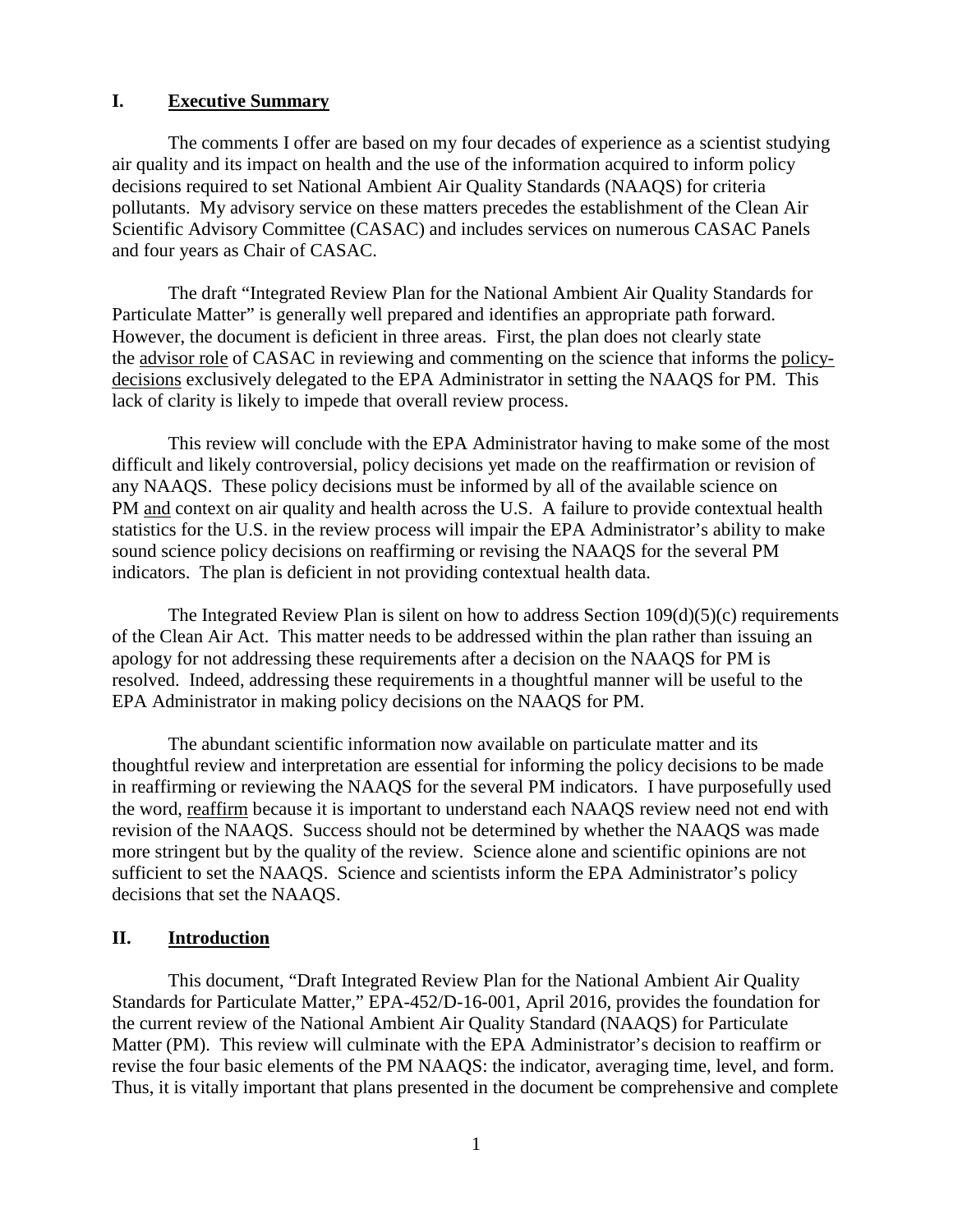as to how all of the science that will inform the EPA's policy decisions on the setting of the NAAQS for PM will be assembled and presented.

As I will detail in these comments, the present draft document does not adequately detail a complete and integrated review plan and should be revised. The document has three major deficiencies. First, it is missing a key over-arching conceptual element that should be understood as the science is reviewed and integrated for policy making. Second, the plan does not include any provisions for assembling and presenting critical baseline health data on the population of the USA, information that is needed to provide context for the EPA Administrator's policy decisions leading to reaffirmation or revision of the NAAQS for PM. Third, the plan does not include any provisions for the assembly and review of information that addresses two responsibilities outlined in Section 109(d)(5)(c) of the Clean Air Act. Let me address each of these three issues.

#### **III. Science Informing Policy Decision**

The draft Integrated Review Plan fails to explicitly describe the NAAQS PM review process as one in which science is reviewed, integrated and presented to the EPA Administrator to inform the policy decisions that are the exclusive responsibility of the Administrator to make in reaffirming or revising the four elements of each NAAQS. It has been recognized since the earliest NAAQS were set that science alone cannot establish policy, i.e., the setting of the level and form of each NAAQS. For example, John Bachman (2007) described the setting of the first NAAQS for lead and noted – "As for all NAAQS decisions, the final choice on the Standard was constrained and informed by the scientific information, but ultimately based on the policy judgment of a politically responsible decision maker, the EPA Administrator." I recall this situation very well since I chaired the EPA Science Advisory Board Ad Hoc Committee that reviewed what was then called a Criteria Document that integrated the available science on the health effects of airborne lead. The Ad Hoc Committee was created to review the first criteria document on lead because the Congress had not yet authorized what is now called the Clean Air Scientific Advisory Committee (CASAC). The initial draft Criteria Document on the Health Effects of Airborne Lead was of poor quality and most significantly, recommended a specific numerical standard. This was clearly inconsistent with the intent of the Clean Air Act (CAA) to separate the scientific assessment of the relevant criteria and the setting of the specific NAAQS. Let me be clear there were some members of the Ad Hoc Lead Committee that wanted to focus on recommending a specific standard, i.e., their personal desired policy outcome, even in the absence of an acceptable comprehensive review of the science. Fortunately, good sense prevailed and the Ad Hoc Committee focused on reviewing the science in the Criteria Document and left the selection of the NAAQS for lead to the EPA Administrator, an action consistent with the intent of the CAA.

The contentious debate over the role of science and scientists informing policy decisions versus science and scientists dictating specific NAAQS values continues today. This was apparent when I listened to the CASAC teleconference on May 23, 2014 reviewing the draft Integrated Review Plan. It was apparent that some CASAC PM Panel members were already starting to focus on the policy outcome of the review rather than on the science that would inform the policy judgments. That is not surprising since many of the CASAC Panel members have invested substantial portions of their scientific careers conducting the research that will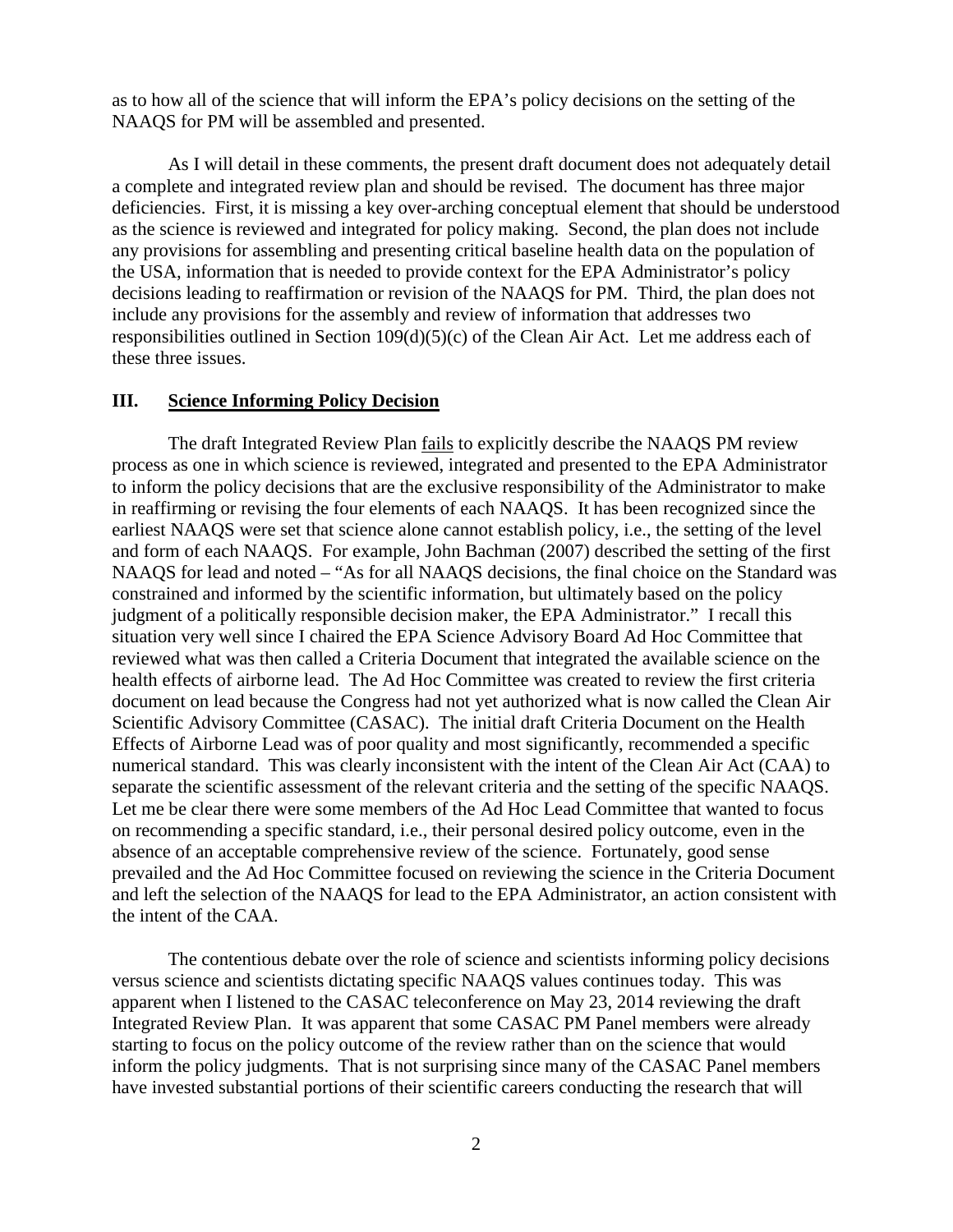ultimately be used in reaffirming or revising the NAAQS for PM. It is natural that they want to see the scientific information they developed used.

The failure of the EPA to provide clear guidance to CASAC over the past decade on its role in reviewing the science informing the policy decisions of the EPA Administrator has created much confusion and wasted valuable resources. I refer specifically to the letters from the CASAC Chair to the EPA Administrator beginning in 2006 relating very specific directions as to the level of the NAAQS (Henderson, 2006a,b,c). In my opinion, CASAC, by specifying the level of the NAAQS for ozone and PM within narrow bounds, was inappropriately moving to a standard setting rather than advisory role. It is my contention that EPA broadly, and certainly some EPA officials, contributed to the confusion by not making clear to CASAC that CASAC's role is to make certain the science is right and that CASAC, individually and collectively, should not step over the boundary and attempt to assume the EPA Administrator's role in making policy decisions that yield specific NAAQS. The Integrated Review Plan is the foundational document for the NAAQS review and setting process. It needs to make clear the roles of CASAC and the EPA Administrator in the science review and NAAQS setting process. I have previously discussed this issue in depth (McClellan, 2012).

It is already clear that the current review of the NAAQS for PM will be very contentious. I offer the opinion based on the nature of discussions at the February 9-11, 2015 workshop entitled – "Workshop to Discuss Policy-Relevant Science to Inform EPA's Review of the Primary and Secondary NAAQS for PM." As an aside, as revealed in the May 23, 2016 CASAC teleconference, an official summary of the February 2015 Workshop was not prepared. This is unfortunate. Thus, there are likely multiple views of what transpired at the Workshop. In my opinion, some participants, including CASAC PM Panel members, were already moving beyond discussing the science to considering their desired policy outcome – a revision and more stringent primary NAAQS for  $PM_{2.5}$ . A major issue discussed was the nature of the concentration-response function for mortality. Some individuals noted this relationship was linear to the lowest ambient concentrations of  $PM_{2.5}$  studied in major epidemiological studies, ambient concentrations below the recently revised annual  $PM<sub>2.5</sub> NAAQS$ . They expressed the view that this was clear evidence of the need to reduce the NAAQS. These discussions failed to recognize that decision as to a specific numerical level and the associated statistical form for the PM<sub>2.5</sub> NAAQS are policy decisions informed by science not dictated by science and scientists. Some of this discussion spilled over into the May 23, 2016 CASAC PM Panel teleconference.

The draft Integrated Review Plan needs to be revised to explicitly define the role of the CASAC PM Panel in reviewing and advising on the PM science and the role of the EPA Administrator in making the policy decisions leading to reaffirmation or revision of the NAAQS for PM. Clarification of this critical issue now at the beginning of the NAAQS for PM review process will avoid needless debate later in the process.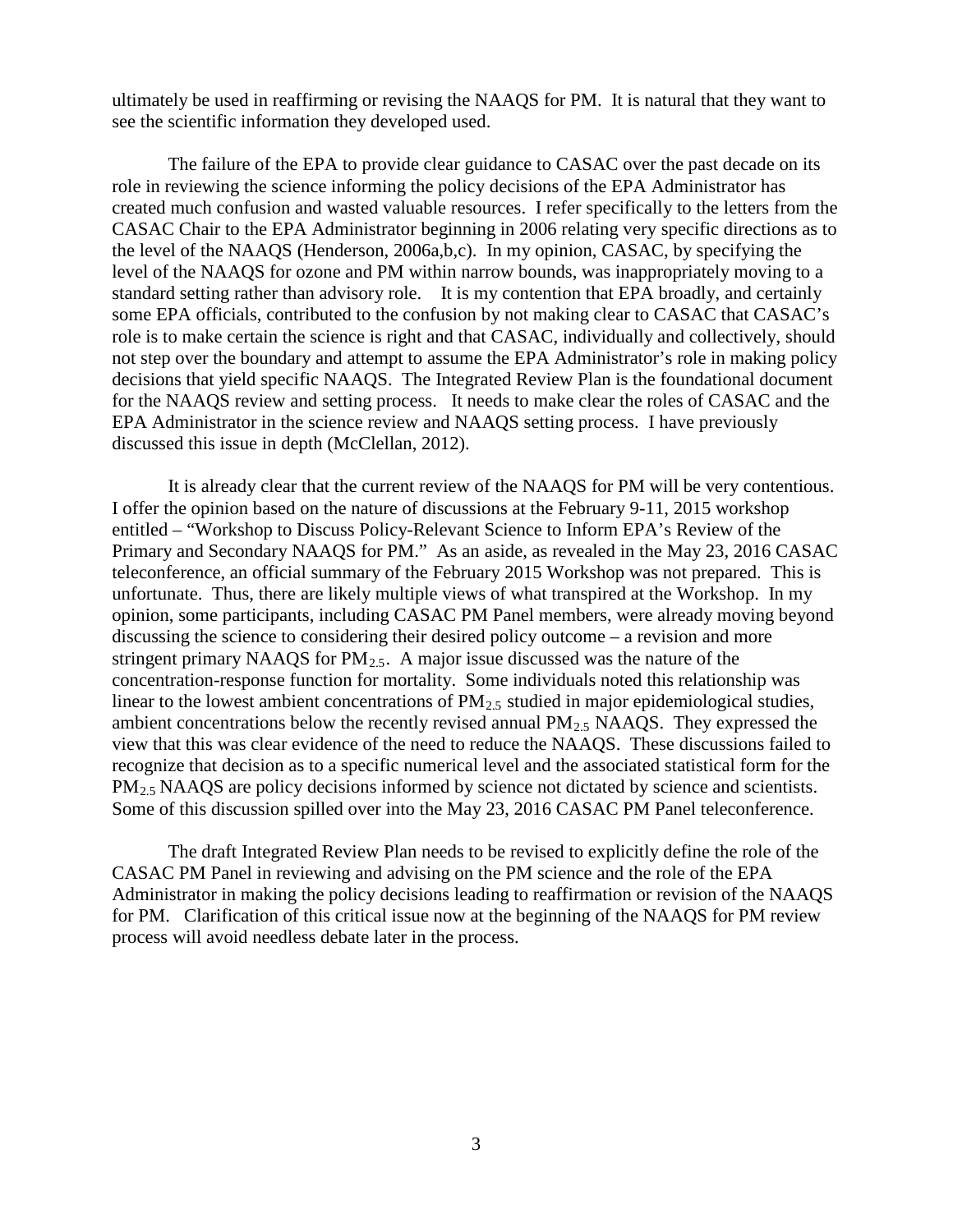#### **IV. U.S. Health Data Required to Provide Context for Policy Decisions**

The United States has made extraordinary progress in improving air quality since the Clean Air Act amendments of 1970 were passed. This improvement is apparent in many metrics, including those for each of the criteria pollutants such as particulate matter. This is illustrated in Figure 1 which shows data from the Harvard Six Cities study (Lepeule et al, 2012). Ambient concentrations, expressed as  $PM<sub>2.5</sub>$ , are shown. For the earliest years, PM was measured using other metrics and has been converted to  $PM_{2.5}$ . In each of the communities there has been a steady decline in ambient  $PM_{2.5}$ . These trends are not unique to the Six Cities shown. Indeed, they are representative of what has occurred across the U.S.A. The question the nation, and the EPA Administrator, now face is how low is low enough? This is a policy decision that should be informed by scientific information. The CAA specifies how that question is to be addressed – assemble and integrate all the available science and use it to inform the policy decisions on how low is low enough. In my opinion, an important element of the decisionmaking process is context. I have discussed this matter in a paper that is in press (McClellan, 2016a).

An important element of the context for reviewing and then reaffirming or revising the NAAQS for PM are the baseline health data, both morbidity and mortality, for the U.S. and its various constituencies. These statistics are dynamic as shown in Figure 2. The U.S. is fortunate that it has a long-track record of continuous improvements in the health of the U.S. population. It is obvious that the United States is not monolithic and that the health status varies substantially across the various states and sub-populations.

The determinants of health of individuals and populations are extraordinarily complex, our inherited genetic makeup, our environment and our social economic status all influence our health. Some would argue that some of the improvements in health as illustrated in Figure 2 are attributable to improvements in air quality. This is no doubt true. However, it is clear that improved air quality is but one of many factors that have contributed to improved health in the U.S. over the past half century. Recall also that the health of the individuals who died in the past half century is also grounded in the earlier years of their lives.

The complexity of health and death is further illustrated in Table 1 showing causes of death for the U.S. population in 2010. The causes are varied and, in a generally healthy population like that of the U.S., are especially dominated by the diseases that are associated with old age, i.e., cardiovascular events and cancer.

When people die and what they die of is very complex. The tools we use to identify these associations are increasingly sophisticated and allow the statistical identification of very small, yet statistically significant associations between a range of factors, including air quality and different measures of health outcomes. The examination and interpretation of the small associations observed for differences in air quality needs to be done within a broader context of the multiple factors influencing health. For example, no one would consider interpreting for a particular population a set of findings on respiratory disease, including lung cancer, without asking about the smoking history of the population. The role of cigarette smoking is so dominant it must be considered.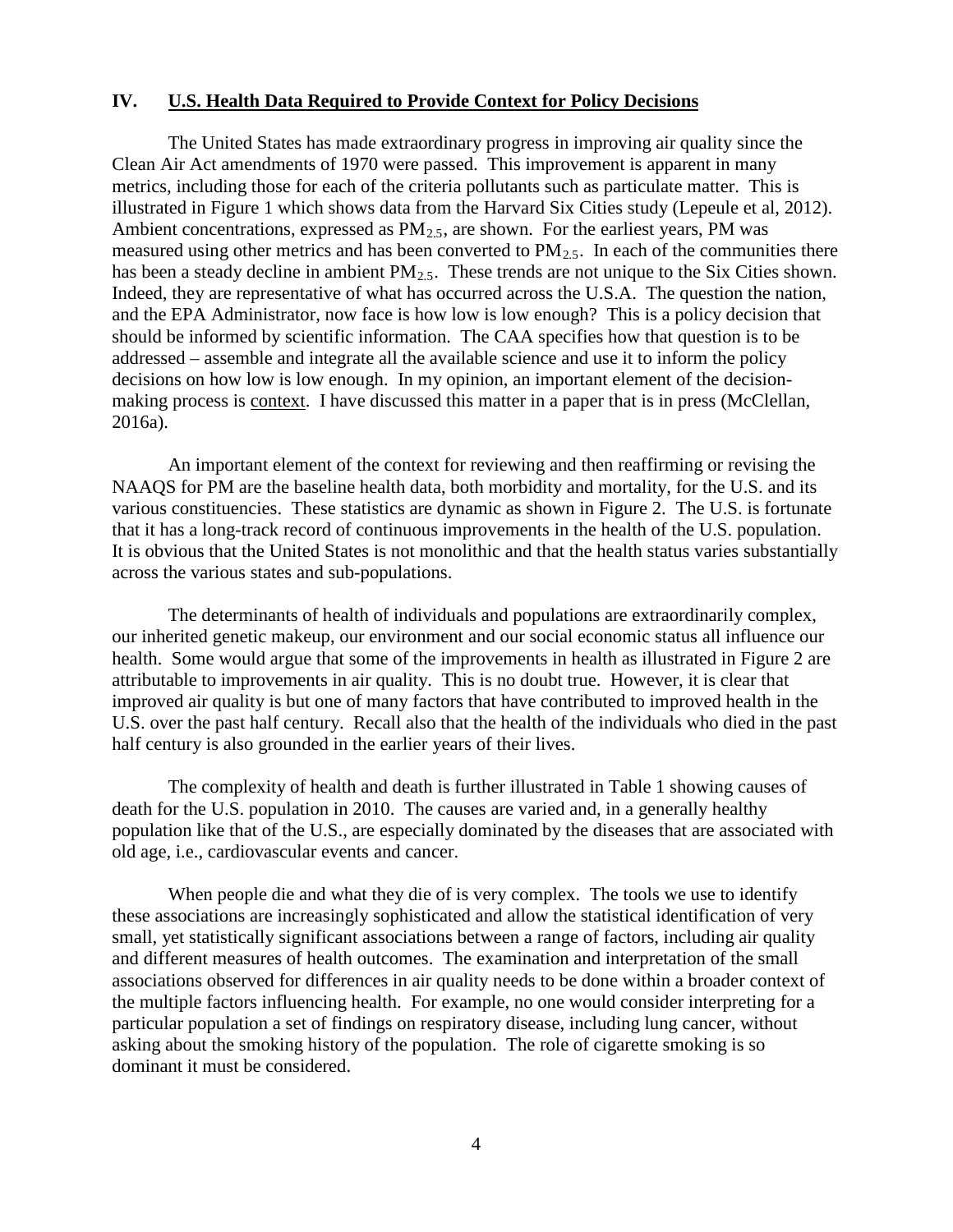The complexity of the situation is further illustrated by the data summarized in Table 2 taken from the landmark study of Steenland et al. (2004). These data clearly show the substantial impact of socio-economic status on health. It does matter whether one has a job and income and the level of income.

Some readers might be tempted at this point to argue that I have crossed the economic line that was settled in the landmark case, Whitman v. American Trucking Associations (2001), In that case, the court ruled "Section 109 does not delegate to the EPA authority to base the national ambient air quality standards, in whole or in part, upon the economic costs of compliance." However, this rule should not be interpreted as precluding the use of common sense in setting each NAAQS. The court clearly recognized that the setting of each NAAQS was not a mathematical exercise.

In my opinion, a careful reading of Justice Breyer's opinion in that case makes a compelling argument for the EPA Administrator to use context and common sense when making the policy decisions necessary to set standards that are "requisite to protect the public health" with "an adequate margin of safety." As Justice Breyer related, these words do not describe a world that is free of all risk – an impossible and undesirable objective. Nor are the words "requisite" and "public health" to be understood independent of context. Justice Breyer went on to advocate a comparative health risk context. Does the rule promote safety overall? He went on to note, a rule likely to cause more harm to health than it prevents is not a rule that is "requisite to protect public health."

It is my opinion that the Integrated Review Plan for the NAAQS for PM should include provision for a review and summary of U.S. Health Statistics that will provide context for the EPA Administrator's policy decisions that are necessary to either reaffirm or revise the NAAQS for PM. Such a summary is not only essential context for the EPA Administrator it will be valuable context for the CASAC PM Panel as it reviews the science available on PM and its health effects.

#### **V. Section 109(d)(5)(c) Responsibilities**

Section 109(d)(5)(c) of the CAA specifically states that CASAC "shall" (1) "advise the Administrator on the relative contribution to air pollution concentrations of natural as well as anthropogenic activity," and (2) "advise the Administrator of any adverse public health, welfare, social economic, or energy effects which may results from various strategies for attainment and maintenance of such national ambient air quality standards." These responsibilities have largely been ignored in past NAAQS reviews. For example, the issue of background ozone, to a large extent, was dealt with after the EPA Administrator had issued the final ozone NAAQS rule by issuing a white paper and holding a public meeting in Phoenix, AZ. The process was not totally satisfactory as I have related in comments to the Agency (McClellan, 2016b).

The issue of background PM versus anthropogenic origin PM is an important issue. This is especially the case where I live in the arid Southwest. It is important that it be addressed within the Integrated Science Assessment and other documents developed in the review. As with background ozone, the issue of background PM is at the interface between the NAAQS and implementation of the NAAQS. This suggests that it may warrant preparation of a white paper on this issue to be prepared by EPA staff and reviewed and commented on by CASAC and the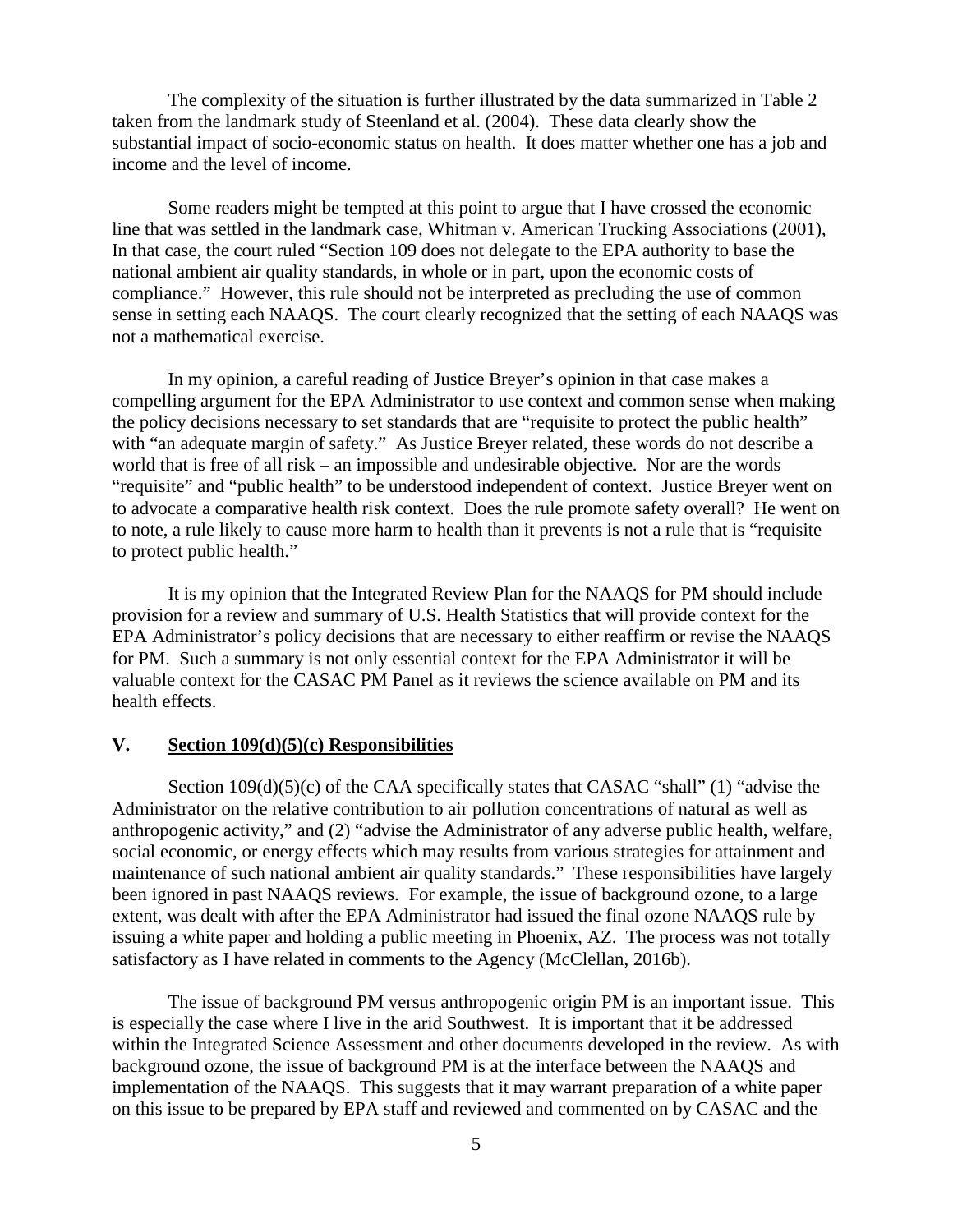public during the NAAQS for PM review process. This approach rather than the "after the fact" approach used with background ozone should be more satisfying to multiple constituencies.

The issue of CASAC advising an adverse effects resulting from various strategies for attainment and maintenance of NAAQS is complex. Nonetheless, it must be addressed. I suggest a starting point is to address this issue in a forthright manner in the Integrated Review Plan. One approach would be for the EPA staff to draft a document on this topic and then proceed with CASAC review of the document. This might be done by a CASAC sub-committee in a manner similar to that used previously for review of EPA's monitoring plans for criteria air pollutants.

## **VI. Summary**

In my comments I have identified three deficiencies in the "Draft Integrated Review Plan for the National Ambient Air Quality Standards for Particulate Matter." It is critical that these deficiencies be remedied in a revised final plan.

As I have emphasized, the continuing confusion over the role of CASAC in advising on the science that informs the EPA Administrator's policy decisions in setting the NAAQS versus its inappropriate incursion of CASAC into recommending prescriptive levels for the NAAQS must be resolved. The EPA staff, and indeed even some EPA Administrators, may find it expedient to have CASAC offer prescriptive recommendations as to the level and form of NAAQS for PM. However, that is a wrong-minded view that is not consistent with the requirements of the CAA. The policy decisions made by the EPA Administrator in this review leading to reaffirmation or revision of the NAAQS for PM will be among the most challenging of the policy decisions ever made on NAAQS.

It is crucial that the policy decisions on how low is low enough be made within a broad context of the remarkable progress made in improving air quality for PM and other air pollutants and the health of the U.S. populace. The factors that undergird further improvements in the health of the U.S. population are multiple and complex. A drive toward an estimated zero risk for PM, as some may advocate, can possibly be counter-productive. Inclusion of contextual information on the health of the U.S. population and the multiple factors influencing health of the U.S. population in the NAAQS review process will provide information that is essential to the EPA Administrator making wise policy decisions on "how low is low enough?" and, hence, reaffirmation or revision of the NAAQS for PM.

It is important that the requirements of Section  $109(d)(5)(c)$  of the CAA be addressed. With the existing stringent  $PM_{2.5}$  NAAQS, both annual and 24 hr, the issue of background levels becomes an important consideration as to whether the existing NAAQS can or cannot be attained. The issue of negative impacts associated with well-intentioned actions should not be ignored, but rather should be addressed in a thoughtful manner. Recognizing the issue in the Integrated Review Plan and recommending a path forward will be a positive step in the right direction.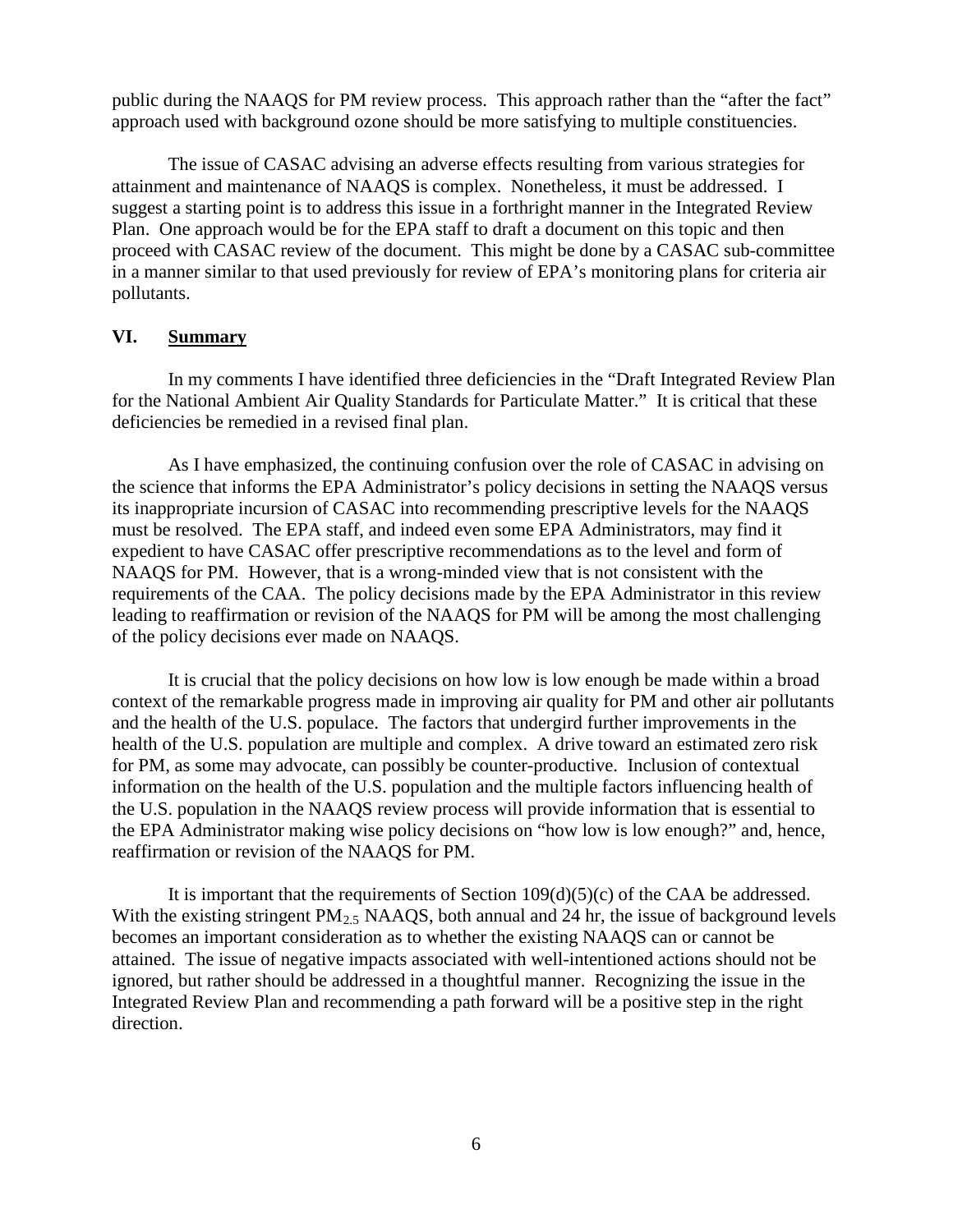

1974 1976 1977 1978 1979 1980 1981 1982 1983 1984 1985 1986 1987 1988 1989 1990 1991 1992 1993 1994 1995 1996 1997 1998 1999 2000 2001 2002 2003 2004 2005 2006 2007 2008 2009

Figure 1 Annual mean  $PM_{2.5}$  levels during 1974-2009 in the Harvard Six Cities study (Adapted from Lepeule et al (2012). The data points pre-1997 for  $PM_{2.5}$  have been extrapolated from TSP and  $PM_{10}$  measurements.



Figure 2. Crude and age-adjusted death rates: United States, 1960-2010 (Adapted from Murphy et al, 2013).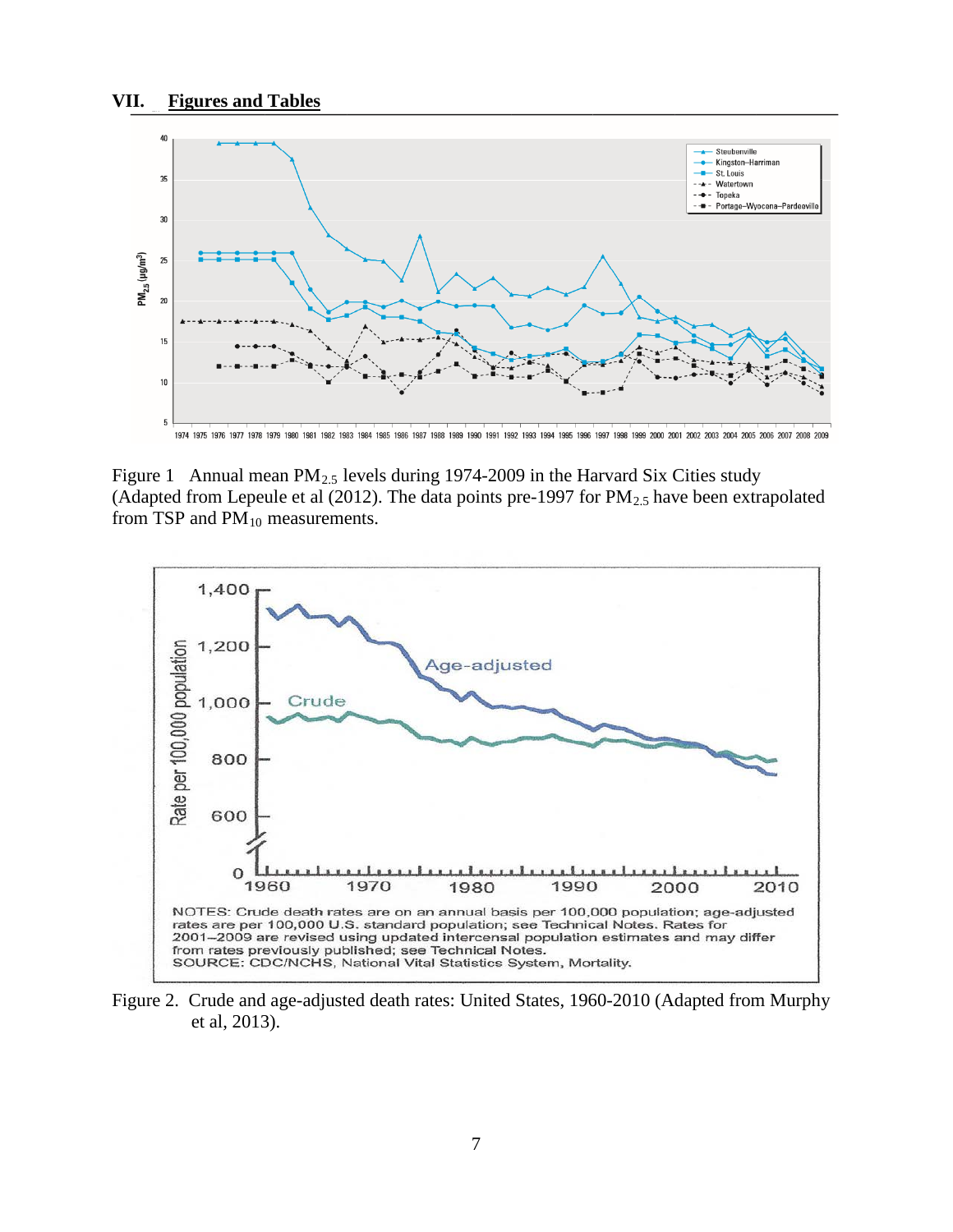| Rank           | Cause of Death (based on ICD-10, 2004)                | Number    |
|----------------|-------------------------------------------------------|-----------|
| .              | All causes                                            | 2,468,435 |
| 1              | Diseases of heart                                     | 597,689   |
| $\overline{2}$ | Malignant neoplasms                                   | 574,743   |
| 3              | Chronic lower respiratory diseases                    | 138,080   |
| $\overline{4}$ | Cerebrovascular diseases                              | 129,476   |
| 5              | Accidents (unintentional injuries)                    | 120,859   |
| 6              | Alzheimer's disease                                   | 83,494    |
| 7              | Diabetes mellitus                                     | 69,071    |
| 8              | Nephritis, nephrotic syndrome and nephrosis           | 50,476    |
| 9              | Influenza and pneumonia                               | 50,097    |
| 10             | Intentional self-harm (suicide)                       | 38,364    |
| 11             | Septicemia                                            | 34,812    |
| 12             | Chronic liver disease and cirrhosis                   | 31,903    |
| 13             | Essential hypertension and hypertensive renal disease | 26,634    |
| 14             | Parkinson's disease                                   | 22,032    |
| 15             | Pneumonitis due to solids and liquids                 | 17,011    |
| $\cdots$       | All other causes                                      | 483,694   |

Table 1. Causes of Death for USA for 2010 by Major Causes (Murphy et al, 2013)

|                        | Table 2. The Impact of Socio-Economic Status on Mortality Rate Ratio <sup>a</sup> (adapted from |  |  |  |
|------------------------|-------------------------------------------------------------------------------------------------|--|--|--|
| Steenland et al, 2004) |                                                                                                 |  |  |  |

| Mortality                | Men                  | Women             |
|--------------------------|----------------------|-------------------|
| All causes               | $2.02(1.95-209)^{b}$ | $1.29(1.25-1.32)$ |
| <b>Heart Disease</b>     | $1.88(1.83-193)$     | $1.84(1.76-1.93)$ |
| <b>Stroke</b>            | 2.25 (2.14-2.37)     | $1.53(1.44-162)$  |
| <b>Diabetes</b>          | $2.19(2.07 - 2.32)$  | $1.85(1.72-2.00)$ |
| <b>COPD</b>              | $3.59(3.35-3.83)$    | $2.09(1.91-230)$  |
| Lung Cancer              | $2.15(2.07-2.23)$    | $1.31(1.25-1.39)$ |
| <b>Breast Cancer</b>     |                      | $0.76(0.73-0.79)$ |
| <b>Colorectal Cancer</b> | $1.21(1.16-1.27)$    | $0.91(0.86-0.96)$ |
| <b>External Causes</b>   | $2.67(2.58-2.78)$    | $1.41(1.35-1.48)$ |

<sup>a</sup> Mortality rate ratio = Mortality for lowest quartile of socioeconomic status

 Mortality for highest quartile of socioeconomic status <sup>b</sup> 95% Confidence Interval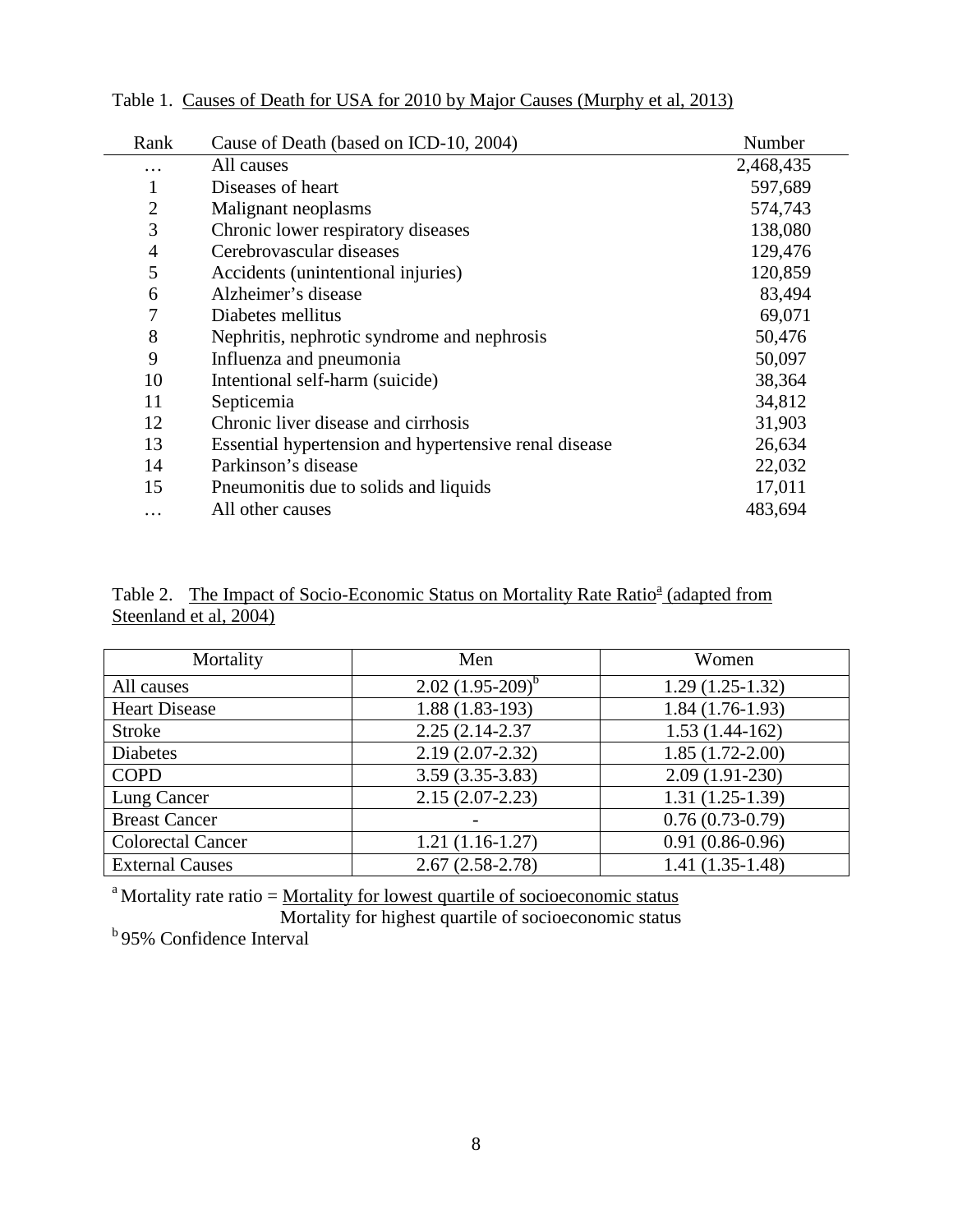# **VIII. Declaration of Interest**

These comments were prepared by the author without any external funding. The viewpoints expressed and the recommendations made are exclusively those of the author.

# **IX. References**

Bachman, J. (2007). Will the Circle be Unbroken: A History of the U.S. National Ambient Air Quality Standards. J. Air Waste Management 57:652-697.

Henderson, R.F. (2006a). Clean Air Scientific Advisory Committee Recommendations Concerning the Proposed National Ambient Air Quality Standards for Particulate Matter. Letter from CASAC Chair, R. Henderson to EPA Administrator Stephen Johnson, March 21, 2006.

Henderson, R.F. (2006b). Clean Air Scientific Advisory Committee's Review of the Agency's Draft Ozone Staff Paper. Letter from CASAC Chair, Rogene Henderson to EPA Administrator Stephen Johnson dated October 24, 2006, EPA-CASAC-07-001.

Henderson, R.F., E.B. Cowling, J.D. Crapo, F.J. Miller, R.L. Poirot, F.E. Speizer, B. Zielinska. (2007c). Clean Air Scientific Advisory Committee Recommendations Concerning the Proposed National Ambient Air Qualit Standards for Particulate Matter: Leter to EPA Administrator Stephen L. Johnson. EPA-CASAC-LTR-06-002. March 21, 2006; EPA Clean Air Scientific Advisory Committee, Washington, DC.

Lepeule J, Laden F, Dockery D, Schwartz J. (2012). Chronic exposure to fine particles and mortality: An extended follow-up of the Harvard Six Cities Study from 1974 to 2009. Environmental Health Perspectives 32(1): 81-95.

McClellan RO. (2012). Role of science and judgment in setting national ambient air quality standards: how low is low enough? Air Qual Atmos Health 5: 243-258.

McClellan, R.O. (2016a). Invited Commentary: Providing Context for Ambient Particulate Matter and Estimates of Attributable Mortality. Risk Analysis (in press).

McClellan, R.O. (2016b). Comments at Conclusion of U.S. Environmental Protection Agency Workshop on Background Ozone, Phoenix, AZ, February 25, 2016.

Murphy SL, Xu J, Kochanek KO. (2013). Deaths: Final Data for 2010. National Vital Statistics Reports, Vol. 61(4): 1-117.

Steenland, K., S.Hu and J.Walker. (2004). All-Cause and Cause-Specific Mortality by Socioeconomic Status Among Employed Persons in 27 US Sates, 1984-1997. Am. J. Public Health 94(6));1037-1042.

Whitman vs American Trucking Associations (2001). 531 U.S. 457, 121 Supreme Court 903149L. Ed. 2d1.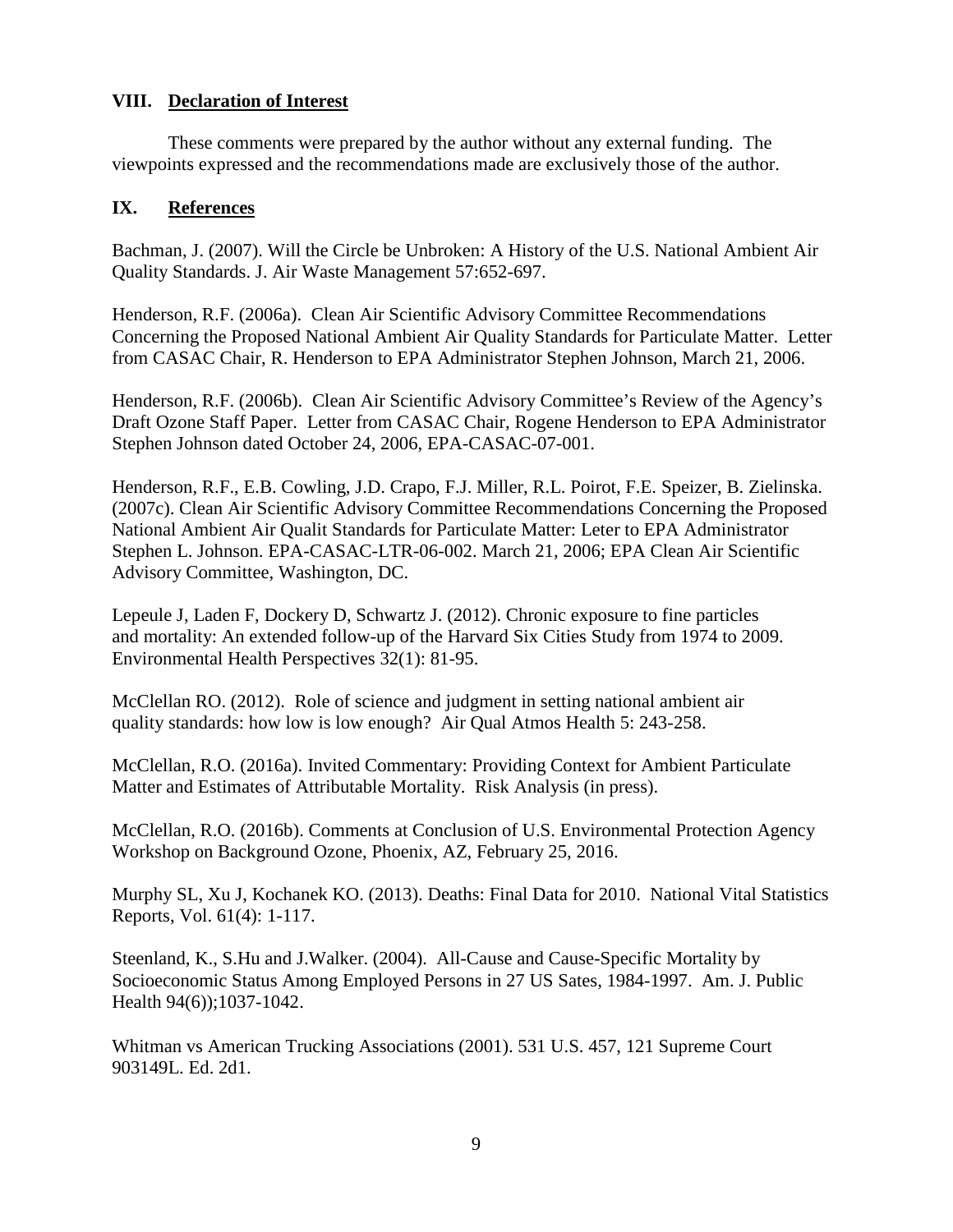# **BIOGRAPHY**

ROGER O. McCLELLAN, DVM, MMS, DSc (Honorary), Dipl.ABT, Advisor: Inhalation Toxicology and Human Health Risk Analysis 137901 Quaking Aspen Place NE, Albuquerque, NM 87111-7168, USA Tel: (505-296-7083; Fax: (505-296-9573 Email: [roger.o.mcclellan@att.net](mailto:roger.o.mcclellan@att.net)

**ROGER O. McCLELLAN** serves as an advisor to public and private organizations on issues of air quality in the ambient environment and work place using his expertise in inhalation toxicology, comparative medicine, and human health risk analysis. He received his Doctor of Veterinary Medicine degree with Highest Honors from Washington State University in 1960 and a Master of Management Science degree from the University of New Mexico in 1980. He is a Diplomate of the American Board of Toxicology and the American Board of Veterinary Toxicology and a Fellow of the Academy of Toxicological Sciences.

He served as Chief Executive Officer and President of the Chemical Industry Institute of Toxicology (CIIT) in Research Triangle Park, NC from September 1988 through July 1999. During his tenure, the organization achieved international recognition for the development of scientific information under-girding important environmental and occupational health decisions and regulations. Prior to his appointment as President of CIIT, Dr. McClellan was Director of the Inhalation Toxicology Research Institute, and President and Chief Executive Officer of the Lovelace Biomedical and Environmental Research Institute, Albuquerque, New Mexico. The Institute continues operation today as a core element of the Lovelace Respiratory Research Institute. During his 22 years with the Lovelace organization, he provided leadership for development of one of the world's leading research programs concerned with the health effects of airborne radioactive and chemical materials. Prior to joining the Lovelace organization, he was a scientist with the Division of Biology and Medicine, U.S. Atomic Energy Commission, Washington, DC (1965-1966), and Hanford Laboratories, General Electric Company, Richland, WA (1959-1964). In these assignments, he was involved in conducting and managing research directed toward understanding the human health risks of internally deposited radionuclides.

Dr. McClellan is an internationally recognized authority in the fields of inhalation toxicology, aerosol science, comparative medicine, and human health risk analysis. He has authored or coauthored over 350 scientific papers and reports and edited 10 books. In addition, he frequently speaks on risk assessment and air pollution issues in the United States and abroad. He is active in the affairs of a number of professional organizations, including past service as President of the Society of Toxicology and the American Association for Aerosol Research. He serves in an editorial role for a number of journals, including service since 1987 as Editor of Critical Reviews in Toxicology. He serves or has served on the Adjunct Faculty of 8 universities.